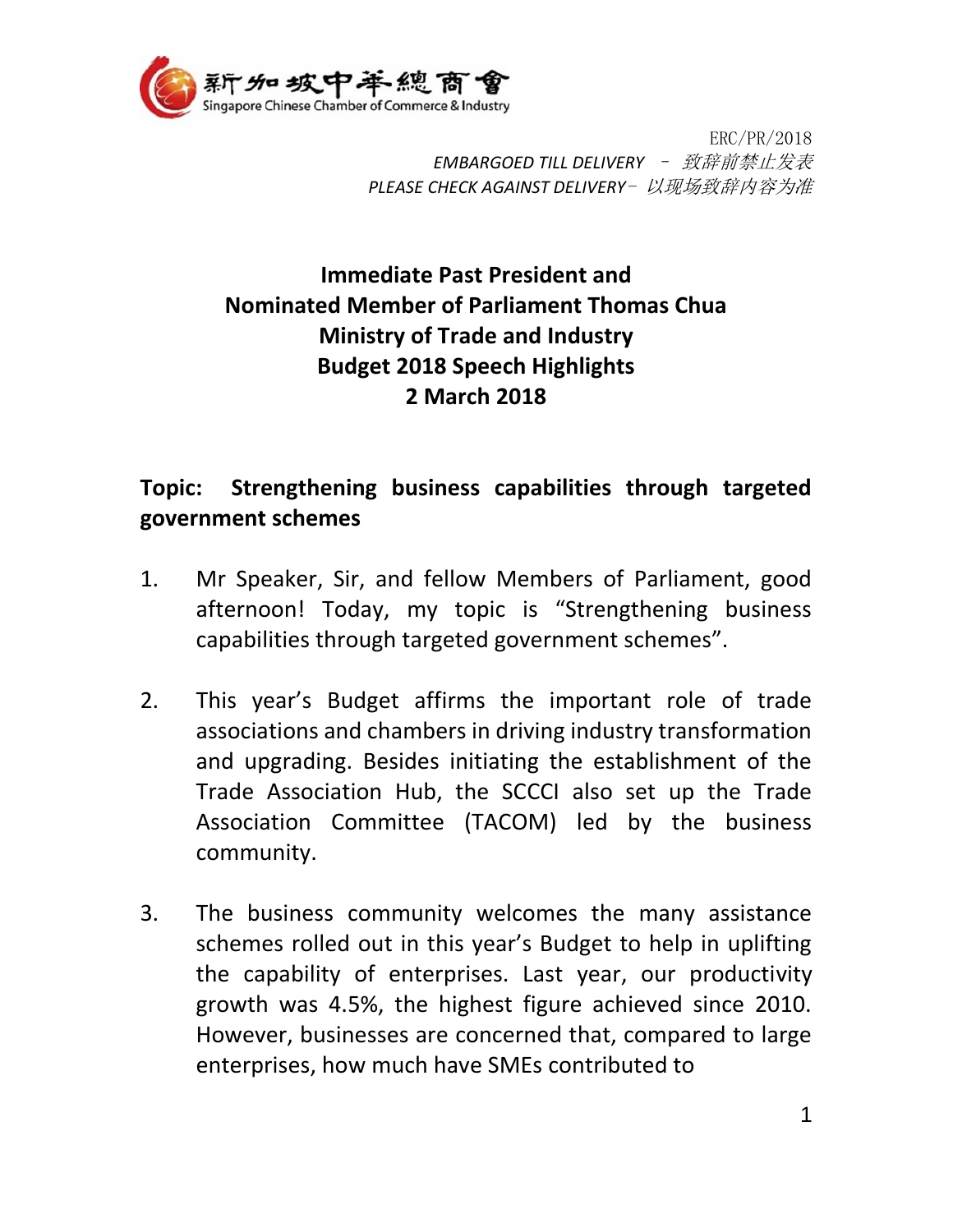

productivity growth? Just how effective have local SMEs been in upgrading themselves?

- 4. In this year's Budget, the government has introduced a new assistance scheme, the Productivity Solutions Grant (PSG). This is very different from the Productivity & Innovations Credit (PIC) and Innovation & Capability Voucher (ICV) that businesses were familiar with. Basically, after approval, PSG will support 70 per cent of the company's productivity investment and expenses, while the company will only need to bear 30 per cent of total costs. What is good about PSG is that when companies have identified a suitable productivity upgrading project, they could apply immediately. This is different from PIC's tax deduction option at year end. Moreover, from the  $1<sup>st</sup>$  of April this year, businesses could apply directly for PSG through the Business Grants Portal set up last year. This is extremely convenient.
- 5. The Budget also announced that IE Singapore's Global Company Partnership grant and SPRING Singapore's Capability Development Grant would be combined under an all-new Enterprise Development Grant (EDG). This is a good move! Moving forward, one integrated scheme could help enterprises to improve internal capabilities as well as to internationalise. At the same time, enterprises look forward with great anticipation to the newly set up Enterprise Singapore, hoping that it could achieve an outcome of  $1 + 1$  is more than 2. Besides helping enterprises to improve their competitiveness and internationalise, services provided by Enterprise Singapore should include coordinating manpower resources and improving technology adoption.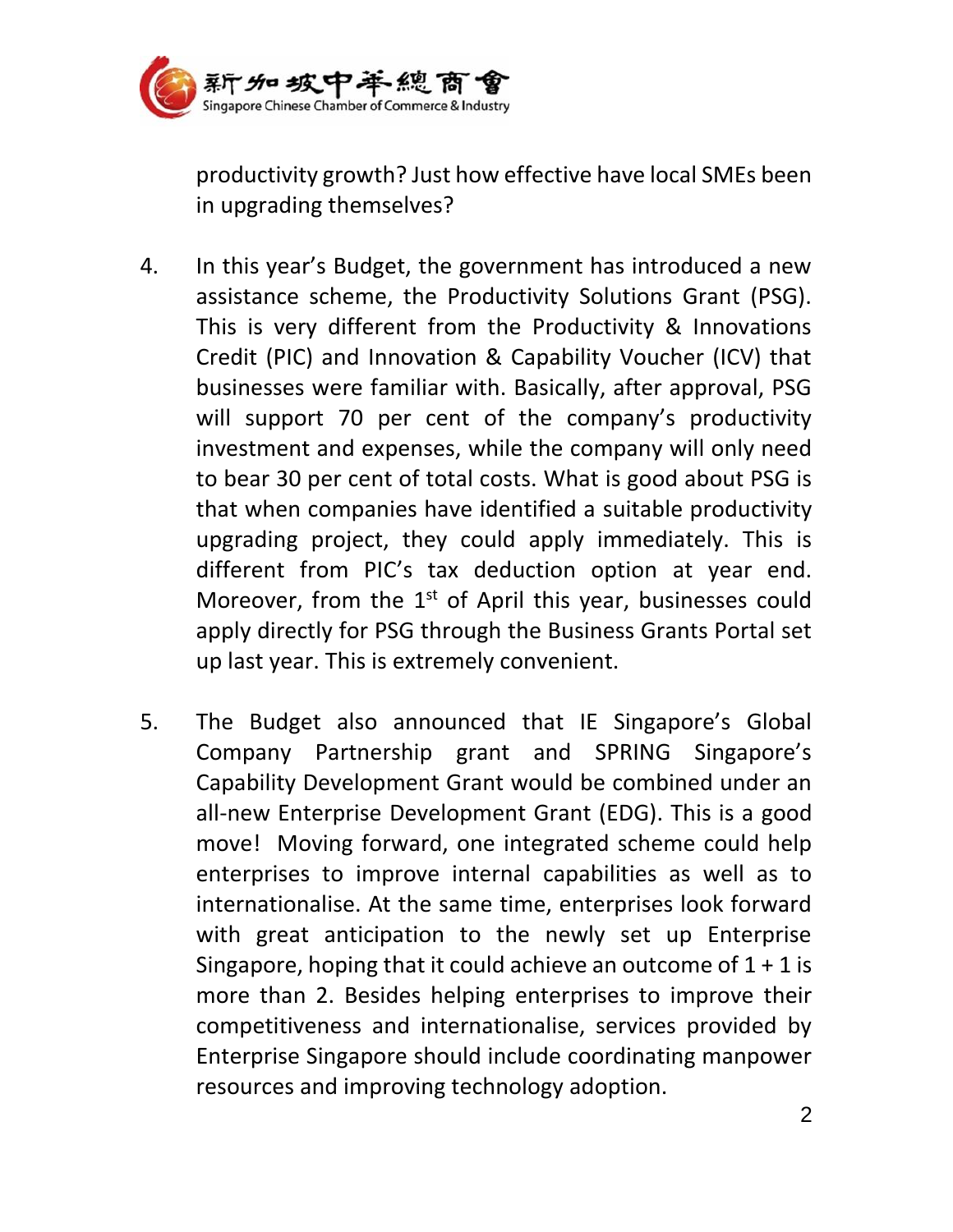

- 6. In addition, to further support firms to internationalise, with effect from YA 2019, the Double Tax Deduction for Internationalisation (DTDI) will be enhanced, with the amount of expenses that can qualify for the DTDI without prior approval being raised from \$100,000 to \$150,000. This would make it easier and faster for firms to apply. Businesses also welcome the launch of the ASEAN Leadership Programme. ASEAN countries have always been the key overseas markets for local businesses. This programme would be very helpful in enabling local entrepreneurs and senior management to better understand market trends.
- 7. The Budget has also included a Partnerships for Capability Transformation (PACT) Scheme, the aim being to encourage partnership or collaboration among companies. One way is to let big companies help smaller enterprises improve their capability; hopefully local enterprises could tap on this scheme to nurture a mutually cooperative business culture and develop regional ventures together.
- 8. However, some businesses expressed concern about certain new measures. For instance, with effect from next year, the government will implement a new carbon tax to encourage reducing carbon emissions. Although businesses realise that Singapore aims to become an even more liveable and sustainable city, and that we need to protect the environment, they are concerned on the impact to their costs. Moreover, as their industry counterparts abroad do not need to be taxed in this way, local enterprises could become less competitive. We are nevertheless glad to know that the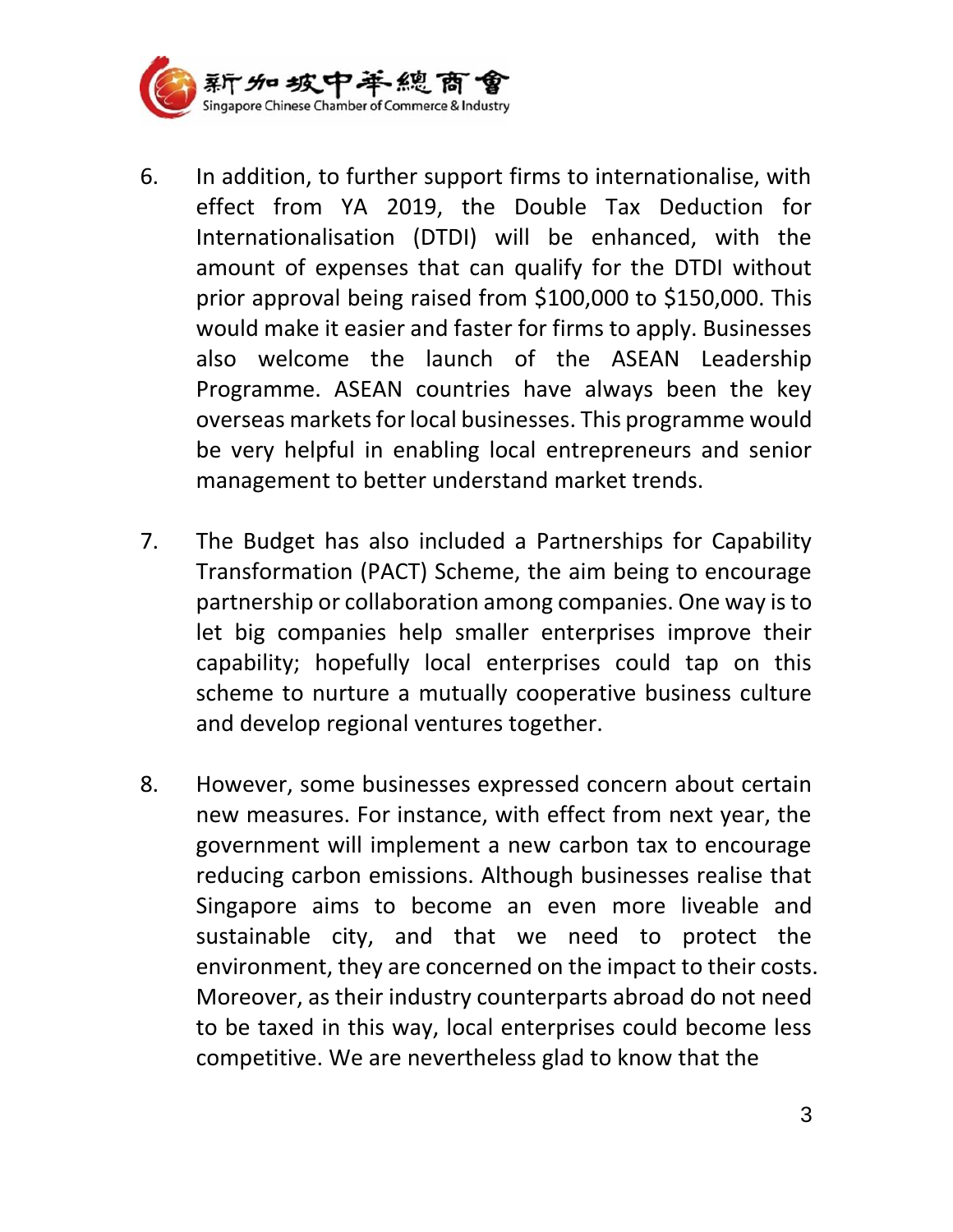

government has also committed that in the first five years of introducing the carbon tax, revenue collected would go towards giving more grants and support to companies the enhance energy efficiency and reduce emissions.

- 9. I have also received feedback from some start-up companies. They hope that even if profits were to be generated in the first five years of setting up the company, corporate income tax should be waived, enabling them to plough back the revenue into operations and carry out the initial phase of development without a hitch.
- 10. Over the past few years, the role of industry associations in industry transformation has received sound affirmation from everyone. The government has already announced the Industry Transformation Maps. Moving forward, trade associations will continue to strive hard towards the implementation! As an example, under the enhanced Local Enterprise and Association Development programme (LEAD), the Singapore Food Manufacturers' Association has already set in motion a series of industry development projects for the benefit of its members. May I ask the Minister how the enhanced LEAD programme has been faring? Will other industry associations also benefit from LEAD?
- 11. I noticed that this year's Budget did not give specific mention to the SME Centres. I wonder what role the SME Centres, previously set up by SPRING Singapore, are expected to perform as we move ahead.